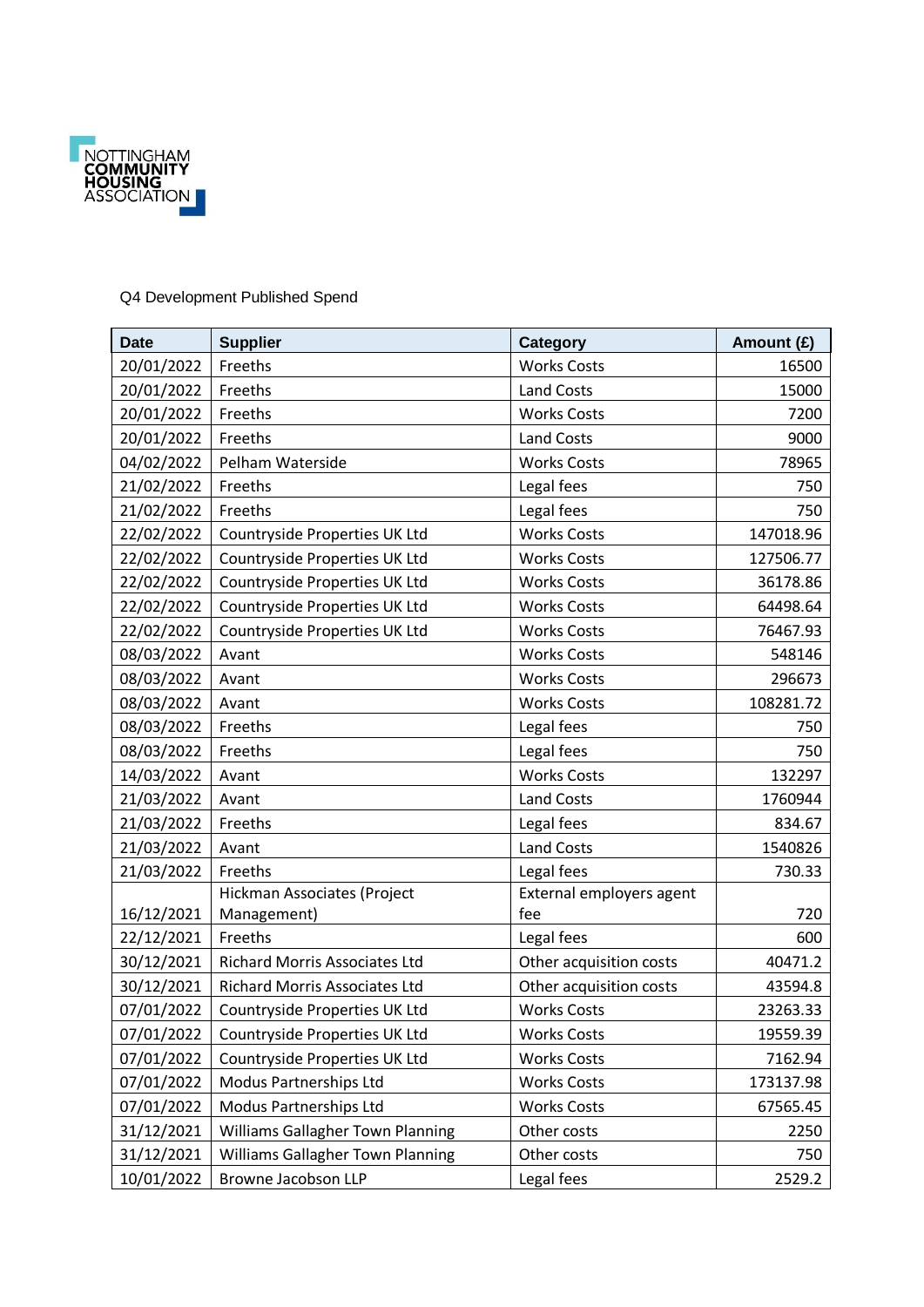| 07/01/2022               | <b>Dukeries Homes Ltd</b>                                     | <b>Works Costs</b>                       | 4108.59               |
|--------------------------|---------------------------------------------------------------|------------------------------------------|-----------------------|
| 07/01/2022               | <b>Dukeries Homes Ltd</b>                                     | <b>Works Costs</b>                       | 1105.1                |
| 07/01/2022               | <b>Dukeries Homes Ltd</b>                                     | <b>Works Costs</b>                       | 2611.15               |
| 07/01/2022               | <b>Dukeries Homes Ltd</b>                                     | <b>Works Costs</b>                       | 501.01                |
| 07/01/2022               | <b>Dukeries Homes Ltd</b>                                     | <b>Works Costs</b>                       | 637.64                |
| 07/01/2022               | Countryside Properties UK Ltd                                 | <b>Works Costs</b>                       | 147402.34             |
| 07/01/2022               | Countryside Properties UK Ltd                                 | <b>Works Costs</b>                       | 127839.27             |
| 07/01/2022               | Countryside Properties UK Ltd                                 | <b>Works Costs</b>                       | 36273.2               |
| 07/01/2022               | Countryside Properties UK Ltd                                 | <b>Works Costs</b>                       | 64666.83              |
| 07/01/2022               | Countryside Properties UK Ltd                                 | <b>Works Costs</b>                       | 76667.34              |
|                          |                                                               | External employers agent                 |                       |
| 06/01/2022               | rg+p Ltd                                                      | fee                                      | 1574.28               |
|                          |                                                               | External employers agent                 |                       |
| 06/01/2022               | rg+p Ltd                                                      | fee<br>External employers agent          | 2749.76               |
| 06/01/2022               | rg+p Ltd                                                      | fee                                      | 2827.96               |
| 18/01/2022               | Freeths                                                       | Legal fees                               | 506                   |
| 18/01/2022               | Freeths                                                       | Legal fees                               | 2410                  |
| 21/01/2022               | Venture Properties Group Ltd                                  | <b>Works Costs</b>                       | 15596                 |
| 21/01/2022               | Venture Properties Group Ltd                                  | <b>Works Costs</b>                       | 13664.8               |
|                          |                                                               | External employers agent                 |                       |
| 01/02/2022               | rg+p Ltd                                                      | fee                                      | 792.42                |
|                          |                                                               | External employers agent                 |                       |
| 01/02/2022               | rg+p Ltd                                                      | fee                                      | 1384.12               |
|                          |                                                               | External employers agent                 |                       |
| 01/02/2022               | rg+p Ltd                                                      | fee                                      | 1423.46               |
| 28/01/2022<br>28/01/2022 | Hodgkinson Builders Ltd<br>Hodgkinson Builders Ltd            | <b>Works Costs</b><br><b>Works Costs</b> | 150626.23             |
| 28/01/2022               | Countryside Properties UK Ltd                                 | <b>Works Costs</b>                       | 128518<br>18795.87    |
| 28/01/2022               | Countryside Properties UK Ltd                                 | <b>Works Costs</b>                       | 58476.03              |
| 28/01/2022               |                                                               |                                          |                       |
|                          | Countryside Properties UK Ltd<br>Modus Partnerships Ltd       | Works Costs<br><b>Works Costs</b>        | 27149.58<br>221556.95 |
| 04/02/2022<br>04/02/2022 |                                                               |                                          | 86460.49              |
|                          | Modus Partnerships Ltd                                        | <b>Works Costs</b>                       |                       |
| 13/01/2022<br>13/01/2022 | Freeths<br>Freeths                                            | Legal fees                               | 1334.53<br>1210.84    |
|                          | Freeths                                                       | Legal fees                               | 4191.5                |
| 17/12/2021<br>17/12/2021 | Freeths                                                       | Legal fees<br>Legal fees                 | 3970.9                |
| 07/02/2022               | Browne Jacobson LLP                                           | Legal fees                               | 900                   |
| 08/02/2022               | Browne Jacobson LLP                                           | Legal fees                               | 4218.72               |
|                          |                                                               | <b>Works Costs</b>                       |                       |
| 18/02/2022<br>22/02/2022 | Venture Properties Group Ltd<br>Countryside Properties UK Ltd | <b>Works Costs</b>                       | 86924.9<br>4902.51    |
|                          |                                                               |                                          |                       |
| 22/02/2022               | Countryside Properties UK Ltd                                 | <b>Works Costs</b>                       | 8563.16               |
| 22/02/2022               | Countryside Properties UK Ltd                                 | <b>Works Costs</b>                       | 8806.67               |
| 18/02/2022               | Venture Properties Group Ltd                                  | <b>Works Costs</b>                       | 30506.7               |
| 18/02/2022               | Venture Properties Group Ltd                                  | <b>Works Costs</b>                       | 20903.3               |
| 18/02/2022               | MyPad 2020                                                    | <b>Works Costs</b>                       | 95229.75              |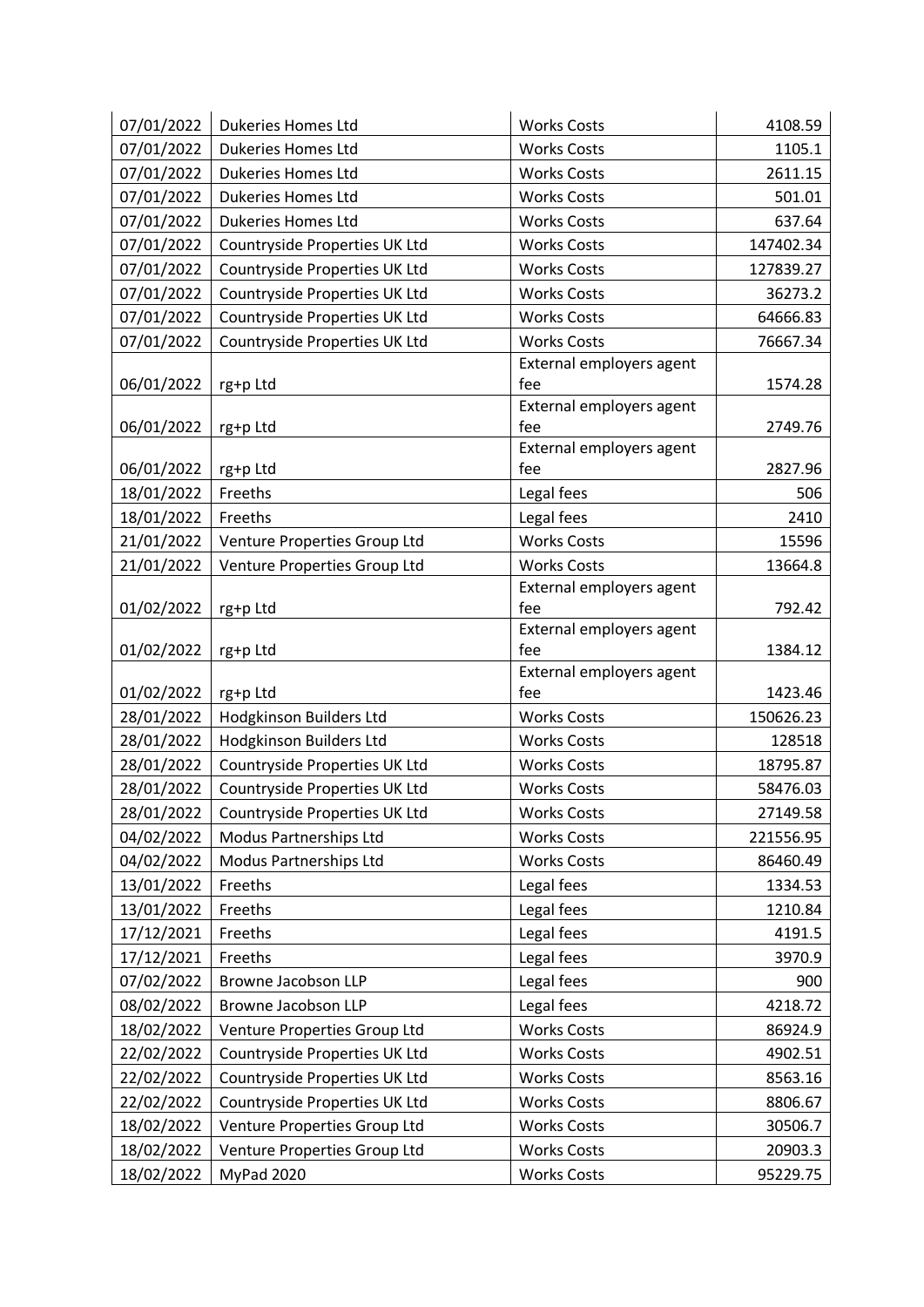| 18/02/2022 | MyPad 2020                         | <b>Works Costs</b>       | 91495.25  |
|------------|------------------------------------|--------------------------|-----------|
| 04/03/2022 | Hodgkinson Builders Ltd            | <b>Works Costs</b>       | 120851.36 |
| 04/03/2022 | Hodgkinson Builders Ltd            | <b>Works Costs</b>       | 103113.35 |
| 25/02/2022 | Countryside Properties UK Ltd      | <b>Works Costs</b>       | 137221.73 |
| 25/02/2022 | Countryside Properties UK Ltd      | <b>Works Costs</b>       | 119009.83 |
| 25/02/2022 | Countryside Properties UK Ltd      | <b>Works Costs</b>       | 33767.93  |
| 25/02/2022 | Countryside Properties UK Ltd      | <b>Works Costs</b>       | 60200.5   |
| 25/02/2022 | Countryside Properties UK Ltd      | <b>Works Costs</b>       | 71372.16  |
| 08/03/2022 | Browne Jacobson LLP                | Legal fees               | 7471.2    |
| 04/03/2022 | Modus Partnerships Ltd             | <b>Works Costs</b>       | 211793.7  |
| 04/03/2022 | Modus Partnerships Ltd             | <b>Works Costs</b>       | 82650.48  |
| 04/03/2022 | MyPad 2020                         | <b>Works Costs</b>       | 9399.3    |
| 04/03/2022 | MyPad 2020                         | <b>Works Costs</b>       | 9030.7    |
|            |                                    | External employers agent |           |
| 03/03/2022 | rg+p Ltd                           | fee                      | 792.42    |
|            |                                    | External employers agent |           |
| 03/03/2022 | rg+p Ltd                           | fee                      | 1384.12   |
|            |                                    | External employers agent |           |
| 03/03/2022 | rg+p Ltd                           | fee                      | 1423.46   |
| 04/03/2022 | Countryside Properties UK Ltd      | <b>Works Costs</b>       | 6341.47   |
| 04/03/2022 | Countryside Properties UK Ltd      | <b>Works Costs</b>       | 19729.01  |
| 04/03/2022 | Countryside Properties UK Ltd      | <b>Works Costs</b>       | 9159.9    |
| 28/02/2022 | Browne Jacobson LLP                | Legal fees               | 739.51    |
| 28/02/2022 | Browne Jacobson LLP                | Legal fees               | 960       |
| 28/02/2022 | HSP Consulting Engineers Ltd       | Other costs              | 2772.6    |
| 11/03/2022 | Freeths                            | Legal fees               | 1208.4    |
| 08/03/2022 | Freeths                            | Legal fees               | 666.14    |
| 08/03/2022 | Freeths                            | Legal fees               | 567.46    |
| 25/03/2022 | Venture Properties Group Ltd       | <b>Works Costs</b>       | 40480.41  |
| 25/03/2022 | Venture Properties Group Ltd       | <b>Works Costs</b>       | 35467.82  |
| 25/03/2022 | Venture Properties Group Ltd       | <b>Works Costs</b>       | 78770.59  |
| 25/03/2022 | Venture Properties Group Ltd       | <b>Works Costs</b>       | 53973.91  |
| 25/03/2022 | Countryside Properties UK Ltd      | <b>Works Costs</b>       | 7877.62   |
| 25/03/2022 | Countryside Properties UK Ltd      | <b>Works Costs</b>       | 24508.16  |
| 25/03/2022 | Countryside Properties UK Ltd      | <b>Works Costs</b>       | 11378.79  |
| 29/03/2022 | Newark & Sherwood District Council | Planning costs           | 1760      |
| 29/03/2022 | Freeths                            | Legal fees               | 2917      |
| 29/03/2022 | Freeths                            | Legal fees               | 1583      |
| 22/03/2022 | Freeths                            | Legal fees               | 2310      |
| 22/03/2022 | Freeths                            | Legal fees               | 1766.9    |
| 28/03/2022 | Freeths                            | Legal fees               | 11613.83  |
| 28/03/2022 | Freeths                            | Legal fees               | 10162.09  |
| 31/03/2022 | Miller Homes Ltd - East Midlands   | <b>Works Costs</b>       | 650       |
|            |                                    | External employers agent |           |
| 31/03/2022 | rg+p Ltd                           | fee                      | 501.6     |